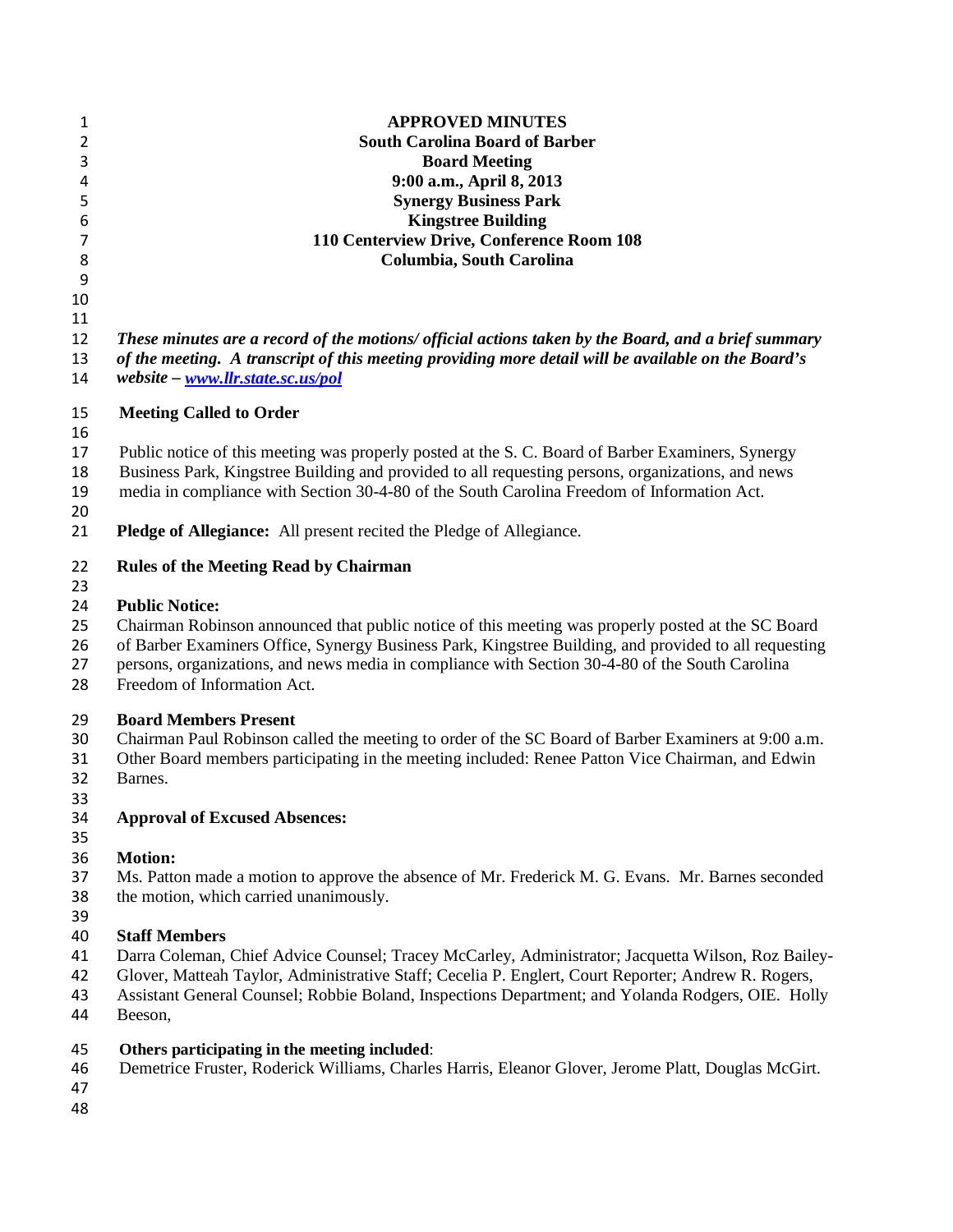### **Approval of Agenda**

### **Motion:**

 Ms. Patton made a motion to approve the agenda for April 8, 2013 as printed. Mr. Barnes seconded the motion, which carried unanimously.

## **Approval of Meeting Minutes - February 4, 2013**

#### **Motion:**

- Ms. Patton made a motion to approve the minutes from February 4, 2013 with one change. Mr. Barnes
- seconded the motion, which carried unanimously.
- 

## **Chairman's Remarks – Paul E Robinson**

- Mr. Robinson stated that he attended a meeting at the State House for the Hair Braiders and Mobile
- Barber Bill. The second meeting will happen on Wednesday, April 10, 2013 at 9:00 a.m. The Braiders
- Bill was approved by the subcommittee and will go to the full committee however the Mobile Barber
- Shop Bill was tabled. Mr. Robinson expressed concern about the Hair Braiders Bill and stated the
- Board would not support either bill. Mr. Robinson stated that Ms. Patton attended the national meeting
- in San Antonio, TX. Ms. Patton and Mr. Barnes worked on a committee to revise the barber textbook
- and the meetings were very productive. In addition, the National Barber Museum in Ohio opened with replica's of an old shop for the museum.
- 

## **Administrator's Remarks, for Information – Tracey McCarley**

Ms. McCarley introduced Ms. Coleman to deliver the legislative update.

## **Legislative Update – Darra Coleman**

- There were the two bills already mentioned earlier, the Hair Braiders and Mobile Barber Bill. In
- addition, on April 15, 2013 all Board recommendations regarding the Governor's Regulatory Review
- Task Force must be completed to allow time to compile the agency's report for the Governor's office.
- 

Mr. Robinson expressed concerns that the Hair Braider's Bill received support from Cosmetologists

who were present at the meeting. The Cosmetologists were business owners who wanted to hire hair

braiders in their shops. Regarding Mobile Barbers, Mr. Robinson's concern is where these mobile

- shops decide to set up practice, particularly if they appear in front of already established barber shops.
- The Bill did not cover kiosks or full barbering like the Master Hair Care professionals.
- 

# **OIE Report – Office of Investigations and Enforcement – Yolanda Rodgers**

 Ms. Rodgers reviewed the report containing two cases. One case was dismissed and the other one turned into a formal complaint, of which, she could not go into detail.

#### Motion:

- Ms. Patton made a motion to accept the OIE Report as information. Mr. Barnes seconded the motion, which carried unanimously.
- 
-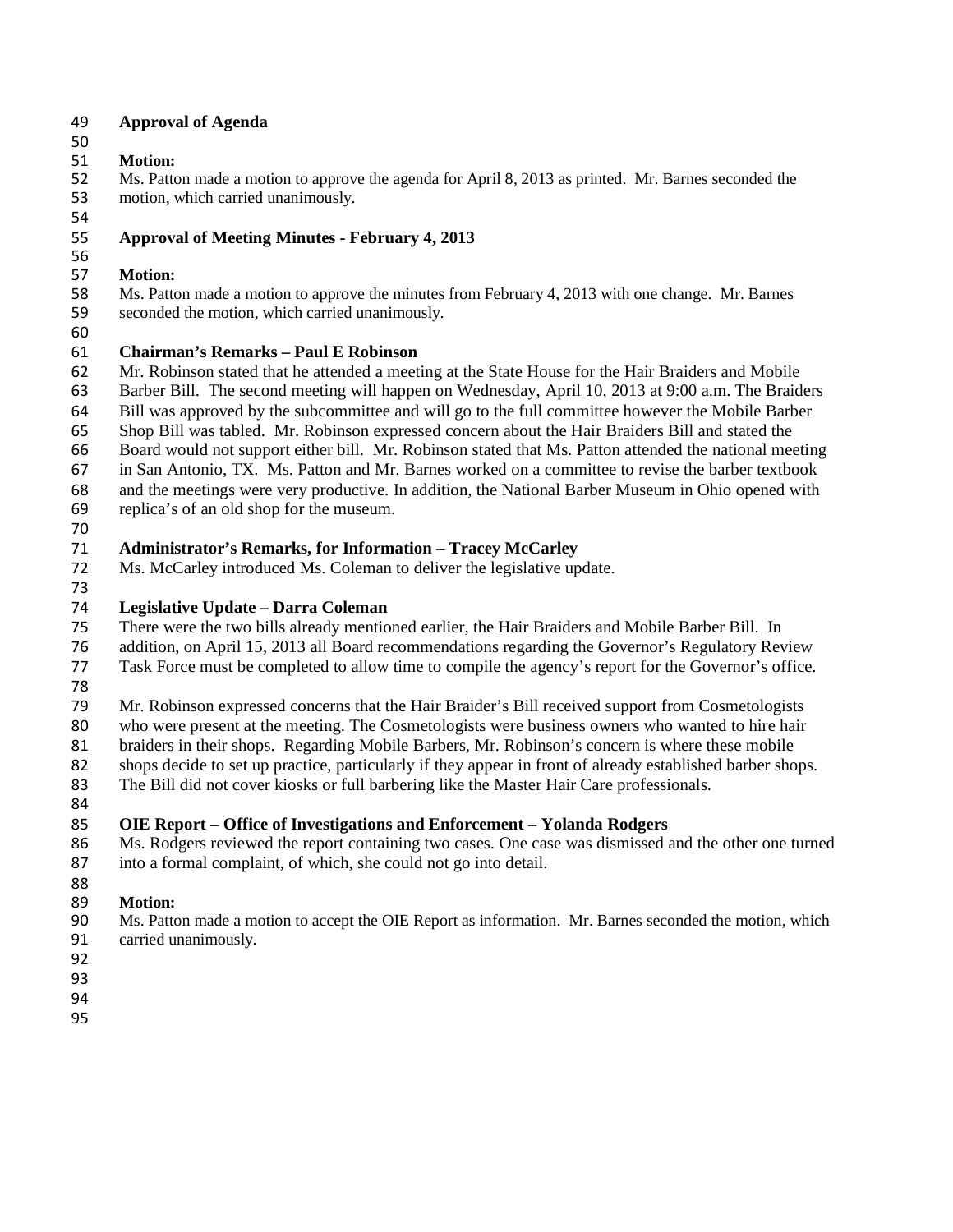### **OGC Report – Andrew Rogers**

 Mr. Rogers reviewed the OGC report consisting of one closed case, one case marked as "do not open case", and "six pending OGC action." There were a total of eight cases from January 1, 2013 – April 3, 2013.

### **Motion:**

102 Ms. Patton made a motion to accept the OGC Report as information. Mr. Barnes seconded the motion, which carried unanimously

- which carried unanimously
- 

## **Inspection Report – Robbie Boland**

 Mr. Boland reviewed the Inspections Report and let the Board know that many of the inspections were re-inspections. For the month of January, 2013, there were 190 inspections. February, 2013 there were 127 inspections, and for March, 2013, there were 130 inspections. The total covering July, 2012 through March, 2013, were 1,636 inspections completed. The Board accepted the inspections as information only.

## **Signature Authority for Consent Agreement – Andrew Rogers**

- 113 Mr. Rogers handed out the OGC Report to the Board members. The report indicated there were 35
- open cases, 9 consent agreements, 24 pending review and 2 final orders. In February, 2013, one case

was closed. Mr. Rogers stated he had two cases to present to the Board today, one for Mr. Sammie

- Smalls, and the other for Roy Keitt.
- 

Mr. Rogers stated that for Mr. Sammie Smalls, OIE Case #2012-20, this is a Consent Agreement with a

 \$250 fine. If the Board votes to send the cases to the Chairman for signature, the case will not be presented to the full Board. If the Board decides not to send the case to the Chairman for signature, the

- case will be presented before the full Board at a later date. OGC needs something on the record that
- gives the Board Chairperson permission to receive the IRC Consent Agreements. Ms. Coleman pointed
- out to the Board that an electronic signature from the Chairperson could be used after the Chair is
- approved by the Board to sign the agreements. In addition, Boards usually delegate the Cease and Desist
- signature authority to the Board Administrators.
- 

Mr. Robinson expressed his concerns that many changes in LLR's administration provided very

 different directions to the Board. Ms. Coleman stated that she recognizes the inconsistencies per Board and that LLR is trying to clarify what the Boards and the Administrators are charged to do.

## **Motion:**

 Ms. Patton made a motion to give the Chairman authority to sign Consent Agreements electronically. Mr. Barnes seconded the motion, which carried unanimously.

#### **Motion:**

 Ms. Patton made a motion to give the Administrator electronic signature authority for Cease and Desist letters. Mr. Barnes seconded the motion, which carried unanimously.

- 
- The Administrator will notify the Chairman when his signature is being used.
- 

Regarding Mr. Sammie Smalls, both Mr. Robinson and Mr. Barnes felt the \$250 fine was very light.

#### **Motion:**

- Ms. Patton made a motion to reject the Consent Agreement in the matter of Mr. Sammie Smalls. Mr. Barnes
- seconded the motion, which carried unanimously.
-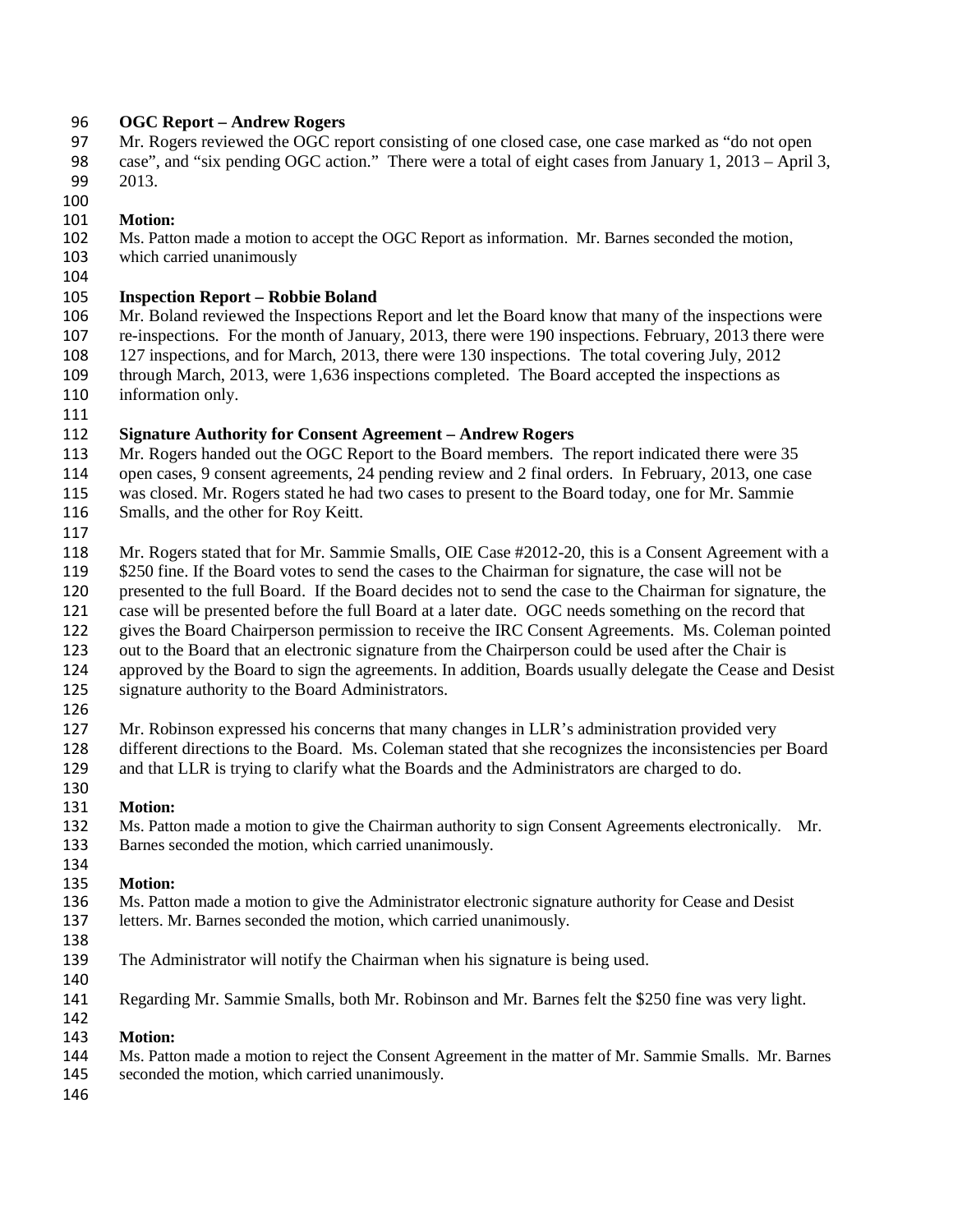- Mr. Rogers stated that the second OIE Case #2012-22 was a Consent Agreement against Mr. Roy Keitt.
- 

#### **Motion:**

- Ms. Patton made a motion to reject the Consent Agreement in the matter of Mr. Roy Keitt. Mr. Barnes seconded the motion, which carried unanimously.
- 

Mr. Rogers stated that the next set of cases will be emailed to the Board Chair for determination.

#### **Statues and Regulations – Holly Beeson**

- Ms. Beeson, General Counsel for LLR Community and Governmental Affairs covered two topics with the Board regarding responding to the public concerns and statute and regulation fees. Ms. Beeson stated that Ms. Lesia Kudelka is the Ombudsman for LLR. Ms. Beeson stated that Statute 40-70-50 B (1) establishes Board fees by regulation, and pointed out that the Barber Board does not have the fees in their regulations, at this time. She stated that the regulation was drafted and submitted last year, and in addition, the Practice Act requires one year for renewals. Ms. Beeson stated that the Board would need to make a motion to determine how the Board wants to proceed with the fees and the renewal period. Ms. Beeson stated that if the Board wants to change to a two year renewal cycle, Senator Massey offered to sponsor the Barber Board for the two year renewal change. Mr. Robinson stated that he was
- in favor of continuing the two year renewal process.

#### **Motion:**

- Ms. Patton made a motion to authorize the 3-M Committee to make the change to the Practice Act to continue the biennial renewal. Mr. Barnes seconded the motion, which carried unanimously.
- 

#### **Budget – January and February 2013**

 The budget report was given to the Board for review. The Board accepted the report as information. 

### **Old Business - Evans Correctional Institute**

- Ms. Taylor stated that she was unsuccessful in making contact with Evans Correctional Institute to
- answer questions from PCS, the testing service. Mr. Robinson stated that he already spoke with Mr.
- Parker and sent the email containing the response to the questions from PCS to Ms. Taylor. Apparently
- Evans Correctional Institute is now waiting for LLR to respond to them.
- 
- 180 Mr. Robinson stated that there will be ten (10) students ready to test at a time. At present, there are only eight (8) students, and the Institute is ready and approved by the Board. They can test one to two times
- per year, and have all of the supplies they need. The candidates will pay their own exam fees and the
- prison identification number will be used instead of the social security number. The proof of age and 184 identification is on the prison ID card. The TB test will be done at the prison and the proof of  $9<sup>th</sup>$  grade
- education will be supplied. The Affidavit of Eligibility will be signed by the instructor indicating that
- the inmate meets all of the requirements for examination. All of the questions Ms. Taylor had are
- included on the last page of the email that Mr. Robinson already sent to Ms. Taylor for PCS.
- 
- PCS had some issues regarding the submission of names in advance and background checks on the individuals who entered the testing site. Mr. Robinson also stated that there's no date set for the live shave for the Institute. If additional security is required in the testing area, PCS will ask for it directly
- with the Institution. Regarding the live shave, Mr. Robinson stated that the Board asked for a 9-12
- month lead time before the live shave could be approved by the Board to get the facilities and tests in
- order.
- 
-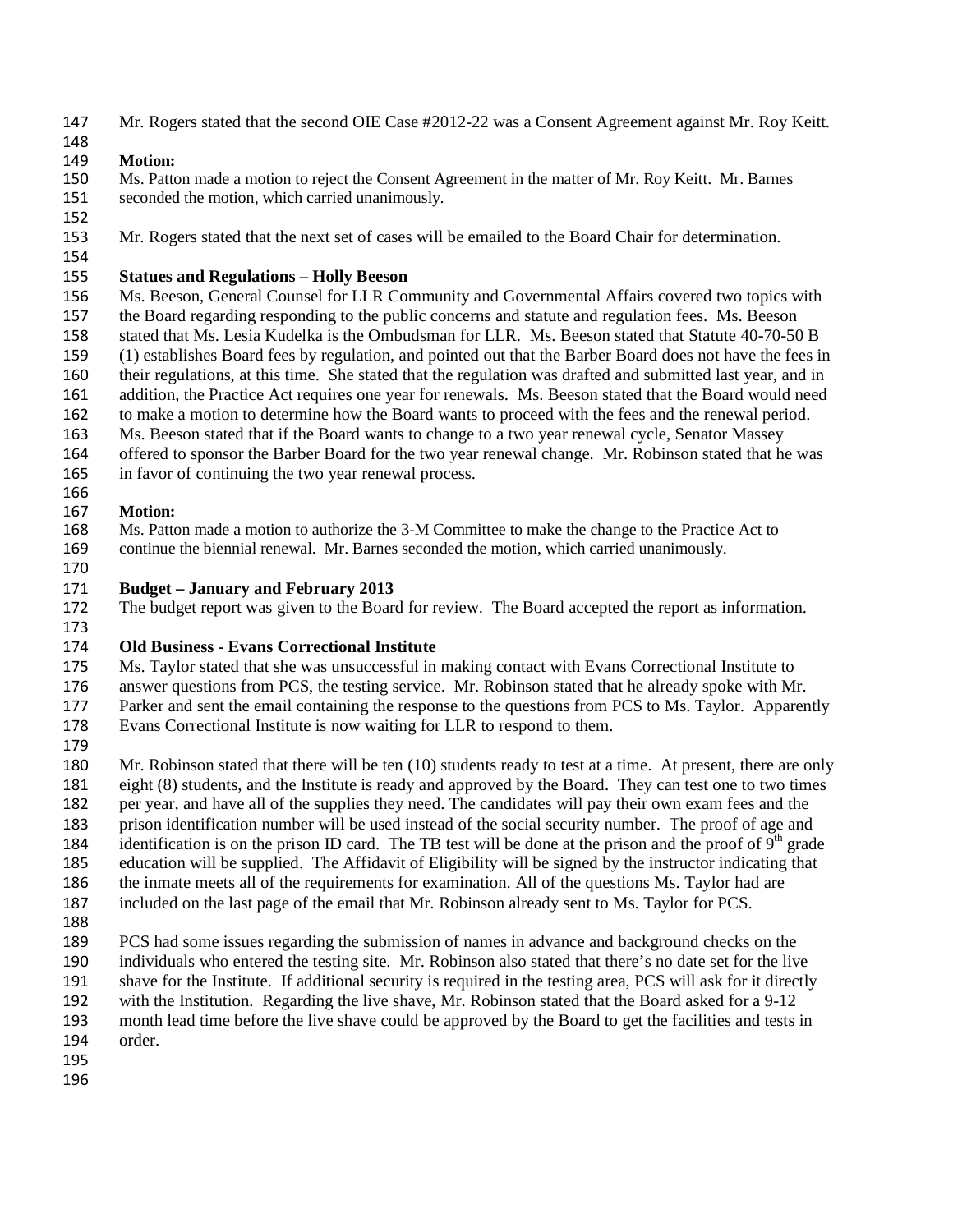### **New Business - Governor Nikki Haley Executive Order – Darra Coleman**

 Ms. Coleman offered the audience an overview of the Regulatory Review Process for all Boards and the Governor's Executive Order. Ms. Coleman summarized the Executive Order and stated that the order was a result of complaints from licensees and from the general public, and that the internal processes of 201 the Boards must serve the needs of the licensees. Ms. Coleman also stated that many Boards would like the ability to have electronic applications available to their licensees. Ms. Coleman stated that any advice from LLR Counsel should be consistent, and that any suggestions the Board has for improving communication is welcome. OGC is working on making the Board processes uniformed. Ms. Coleman asked the Board if there were any other regulatory review concerns that Board may have. There were none.

 Ms. Coleman asked the Public attendees if they had any comments, and there were none. Ms. Coleman let the public know that they are free to make comments regarding the Governor's Executive Order via 210 email at: regulation comments @llr.sc.gov and that a copy of the Executive Order will be available on

- 211 LLR's webpage for public review.
- 

## **Old Business**

## **Approval of Third Student Permit - Roderick Williams**

Mr. Williams appeared before the Board to obtain a third student permit to complete his training. Mr.

- Williams stated he had severe health problems and had to stop attending school. He is better now, and
- would like to finish his hours at Top of the Line Barber College where he has completed 1,379.50 hours.
- 
- **Motion:**

 Ms. Patton made a motion to approve the third permit. Mr. Barnes seconded the motion, which carried unanimously.

- Mr. Robinson let Mr. Williams know that the school submitted a letter regarding the third permit, but 225 the school must submit the application to the Board before the third permit can be awarded.
- 

Mr. Robinson also let LLR staff know that the Board noticed that the letter sent to Mr. Williams and all

others appeared on the Cosmetology Board letter, and this is the second time this error has happened.

 Mr. Robinson stated that this was not correct and asked the Administrator to ensure that letters to Barbers appear on the Barber Board letterhead, and not the Cosmetology Board letterhead.

# **Approval of Third Student Permit - Dytaevius Armstrong**

 Mr. Armstrong was sent a letter to appear before the Board regarding his request for a third permit. Mr. Armstrong was not present. The Board did not make any determination.

# **Approval of Barber School Opening - AMIkids Barber School**

 Mr. Douglas McGirt and Mr. Jerome Platt appeared before the Board seeking approval for the AMIkids Barber School. Mr. Platt stated that AMIkids is a non-profit program with a contract for services with the Department of Juvenile Justice (DJJ). Mr. Platt would like to include a vocational program into their current program for students age 14-20 since becoming a barber was high on the students list of careers. At this time, Mr. McGirt is the only instructor and the facility is on DJJ property. Mr. Robinson let Mr. Platt know that all inspections conducted by the Board must be pre-approved by the Warden. Mr. Platt clarified that AMIkids is a re-integration program where there's no Warden on site. Mr. Platt stated that he runs the facility where the kids are housed in a dormitory setting until they are able to reenter the

community. Mr. Barnes stated that the Board would still have to approve the backgrounds of the

- individuals in the AMIkids program and the Board has the final decision about who enters the program.
- Mr. Platt pointed out the there are some restrictions or legalities surrounding the records of a juvenile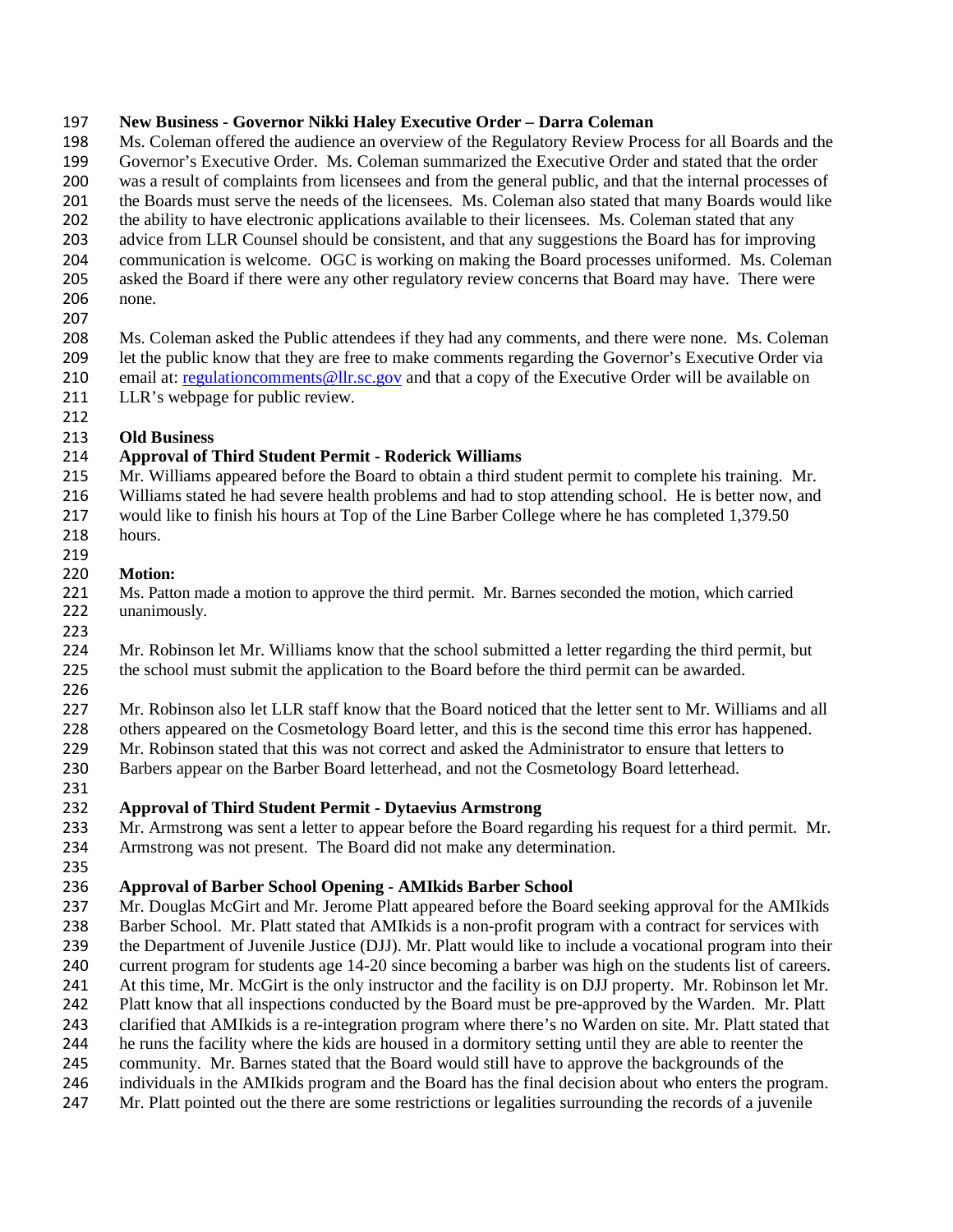- versus an adult's background records. Ms. Coleman pointed out to Mr. Platt that the enrollment into 249 the program may not guarantee licensure.
- 
- Mr. McGirt stated that he owns a barber college already and that his son and his wife are also barbers. While he is working with the AIMkids program, his son will become and instructor in order to run his existing school.
- 
- Mr. Robinson let Mr. Platt know that the Board would need a list of instructors to ensure that they are in
- good standing. Mr. Robinson stated that it is unlikely Mr. McGirt can manage being a full time
- instructor in two places at the same time. The challenge would be for Mr. Platt to find a fulltime instructor for the AIMkids School. Since Mr. McGirt is the owner of his own school, and instructing
- fulltime, presents a conflict with AIMkids School full time schedule.
- 
- 261 Mr. Robinson stated that the Board will visit the school before the inspector however the school must 262 first have a fulltime instructor.
- **Motion:**
- Ms. Patton made a motion to deny the school application for the AIMkids School until more information is
- given to the Board regarding all of the instructors. Mr. Barnes seconded the motion, which carried unanimously.
- 
- Mr. Robinson stated that Mr. Platt must resubmit the application along with the names of all instructors and substitutes for consideration.
- 

# **Approval of Barber School Opening - Greenwood Barber College**

- Mr. Charles B. Harris appeared before the Board seeking approval for Greenwood Barber College. Mr. Harris stated that this would be his third location. Mr. Robinson stated that the inspection reports show the old location was closed during the last inspection on January 13, 2013. Mr. Harris apparently moved the school and did not notify the Board he was moving. Mr. Harris stated that, unfortunately the heating system in the building went out and for three weeks the students were sitting in the cold so he had to move because the owner would not replace the unit, and wanted Mr. Harris to pay for it. On February 14, 2013 the school failed inspection. The LLR inspector was Mr. Raymond Lee. Mr. Harris 280 stated that Mr. Lee told him that he was supposed to report the move to the Board. Mr. Harris stated he moved to 602 Edgefield Street in Greenwood and that he failed inspection because all items were not in place when the inspector arrived. Mr. Robinson pointed out that on February 14, 2013 there were no books for the students. Mr. Harris stated that the majority of the students had books already and he was only waiting for two (2) books to come in. Mr. Harris stated he has 7-8 students and has five (5) applications to submit for entrance. Some discussion ensued about why Mr. Harris stopped recording hours for the current students.
- 

# **The Board took a five (5) minute recess.**

 The Board members observed that Mr. Harris was not given any fines for the violations. Ms. McCarley stated that there were currently no citation and no investigation was initiated. Mr. Harris stated that the students moved to the new location with the school, and that he has one graduate. The Board required that staff contact inspector Raymond Lee for questioning. Mr. Harris stated he has been at the new location since February 4, 2013.

Mr. Raymond Lee was sworn in to testify along with Inspector, Ms. Sandy Beaty. Mr. Lee stated the

- school was having financial problems and had to move. The monthly student hour reports from
- October were recorded by LLR and scanned. For several months, however, Mr. Harris told Mr. Lee that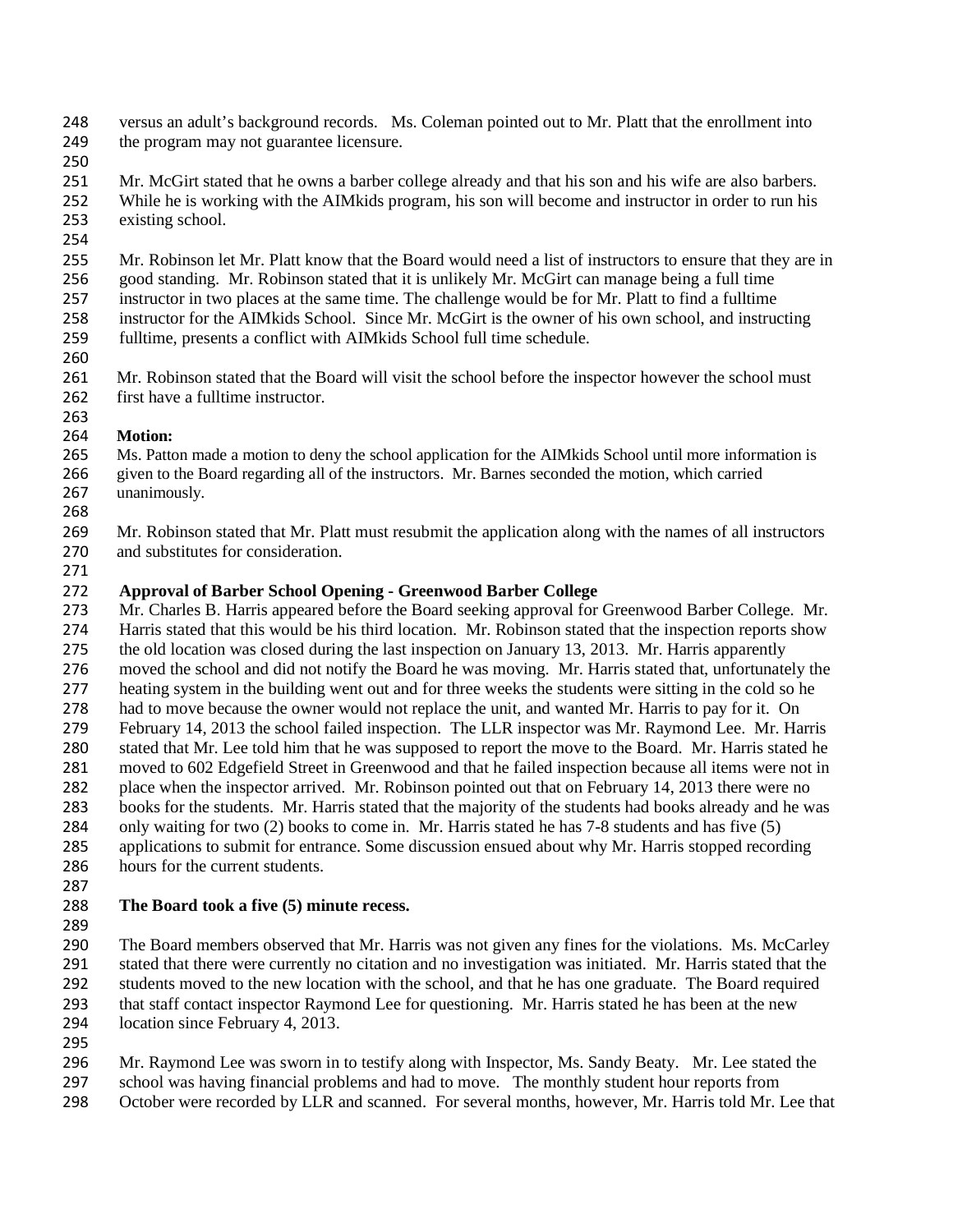- he retained the student hours in his head and did not report the hours to LLR. Mr. Lee made it clear that
- was not correct and the hours must be reported to the Board. Mr. Barnes wanted to know why Mr.
- Harris was not given a fine back in October, 2012, and if students were receiving hours at the time when
- Mr. Harris was having problems? Mr. Lee stated that the IRC requests are submitted now as they could not issue citations in the field at the time. Mr. Harris does have students and they all have text books.
- Mr. Harris stated that he now sends in the student hours monthly. Mr. Lee stated that all student permits
- were valid so he did not issue a Cease & Desist. Mr. Barnes expressed his concerns that in February,
- 2013, students were present and the school was doing business before it was permitted to operate. Mr.
- Lee stated that during that time, no student hours were submitted. Mr. Barnes pointed out that until Mr.
- Harris obtains approval to open his school, those student hours are in jeopardy since students have been paying and not receiving hours.
- 
- Mr. Harris stated that one student graduated on March 23, 2013, but his hours have not been reported
- yet. Mr. Robinson stated that from the date Mr. Harris left the old location and moved to the new location, all of those student hours are in jeopardy. If the school is not approved, all hours are in
- jeopardy. On the other hand, if the school is approved from the date you moved until now, the hours are
- still not valid. Ms. Coleman stated that Mr. Harris can offer the students free instruction as an
- alternative.
- 

 Mr. Robinson stated that the students are not at fault, and that any penalty will be to the school owner and not the students. Mr. Lee stated that if he closed Mr. Harris' school there are no other schools in the area for the students to attend without going to another county. Mr. Robinson clarified that the Board must first approve or disapprove the school. Next there must be an investigation so Mr. Harris comes back before the Board. Mr. Robinson also suggested that the Cease and Desist process get started now. Mr. Patton had concerns about how to stop other schools from doing the same thing (moving and not reporting to the Board) but not penalize the students. Mr. Robinson stated that the Board will simply have to close some schools. Mr. Lee stated that Mr. Harris' school is the only school in Greenwood and that Mr. Harris is approved for VA benefits to provide training. Mr. Harris stated that he has struggled

 to keep the school open because he does not receive financial aid. Mr. Lee stated that up until the inspection problem, there have not been any complaints about the school.

#### **Motion:**

- 331 Ms. Patton made a motion to grant a conditional approval with an inspection made within thirty (30) days<br>332 and the school must pass inspection. In addition the hours for each student must be checked from January and the school must pass inspection. In addition the hours for each student must be checked from January  $-$ April 2013. Mr. Robinson seconded the motion. Mr. Barnes was opposed. The motion carried.
- 

 Mr. Robinson let Mr. Harris know that the inspection of the building and student hours will happen in thirty (30) days and that Mr. Harris must get his paperwork in order. Students who moved with Mr.

- Harris are not to be harmed any further. The building and the paperwork regarding all students must be ready for inspection. Mr. Harris stated that the school was small so he should be able to comply.
- 

# **Seeking Clarification Regarding School Regulation - Charlene McCleod – Styletrends Barber and Hairstyling Academy**

- Ms. McCleod requested an appearance before the Board stating their school experienced some changes with the state board that they were not aware of, and wanted clarification. Ms. McCleod was not
- present when called. The Board did not take any action.
- Mr. Robinson stated that the start date for the live shave will be January 14, 2014. There will be an instructors meeting in June to notify them of the change.
- 
- 
-